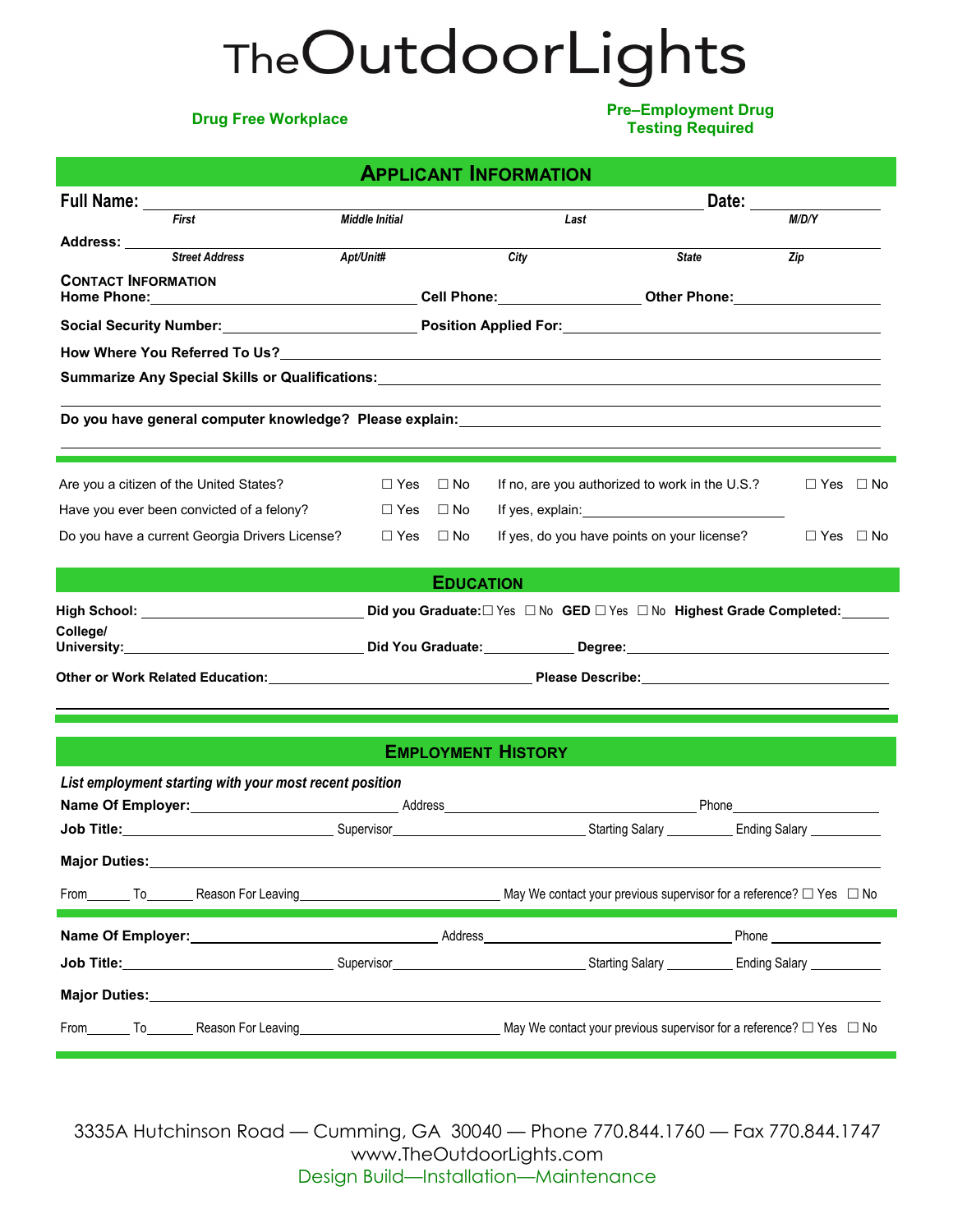### **Employment History** *Continued* **EMPLOYMENT HISTORY (Continued)**

| Continue listing your employment history:                                                                                                                                                                                           |                                         |                                                                                                                                                                                                                                     |                                                           |  |
|-------------------------------------------------------------------------------------------------------------------------------------------------------------------------------------------------------------------------------------|-----------------------------------------|-------------------------------------------------------------------------------------------------------------------------------------------------------------------------------------------------------------------------------------|-----------------------------------------------------------|--|
| Name Of Employer:<br><u> </u>                                                                                                                                                                                                       |                                         | Address <u>experience</u> and the contract of the contract of the contract of the contract of the contract of the contract of the contract of the contract of the contract of the contract of the contract of the contract of the c |                                                           |  |
| Job Title:____________________________                                                                                                                                                                                              | Supervisor <b>Supervisor Supervisor</b> |                                                                                                                                                                                                                                     | Starting Salary ____________ Ending Salary ______________ |  |
| Major Duties: Major Duties: Major Duties: Major Duties: Major Duties: Major Duties: Major Duties: Major Duties                                                                                                                      |                                         |                                                                                                                                                                                                                                     |                                                           |  |
|                                                                                                                                                                                                                                     |                                         |                                                                                                                                                                                                                                     |                                                           |  |
|                                                                                                                                                                                                                                     |                                         |                                                                                                                                                                                                                                     |                                                           |  |
|                                                                                                                                                                                                                                     |                                         |                                                                                                                                                                                                                                     |                                                           |  |
|                                                                                                                                                                                                                                     |                                         |                                                                                                                                                                                                                                     |                                                           |  |
| <b>Job Title:</b> Contract the Contract of Contract of Contract Contract Contract Contract Contract Contract Contract Contract Contract Contract Contract Contract Contract Contract Contract Contract Contract Contract Contract C |                                         |                                                                                                                                                                                                                                     |                                                           |  |
| Major Duties: Major Duties:                                                                                                                                                                                                         |                                         |                                                                                                                                                                                                                                     |                                                           |  |
| From To Reason For Leaving Company of the May We contact your previous supervisor for a reference? □ Yes □ No                                                                                                                       |                                         |                                                                                                                                                                                                                                     |                                                           |  |

| <b>REFERENCES</b>                                                                                                                                                                                                                                        |  |                                             |                                                                                                                                                                                                                                      |
|----------------------------------------------------------------------------------------------------------------------------------------------------------------------------------------------------------------------------------------------------------|--|---------------------------------------------|--------------------------------------------------------------------------------------------------------------------------------------------------------------------------------------------------------------------------------------|
| Please list three professional references or the names and addresses of two people to whom you are not related and by whom you have not been employed,<br>references should be business or personal. Please do not list relatives or former supervisors. |  |                                             |                                                                                                                                                                                                                                      |
|                                                                                                                                                                                                                                                          |  |                                             | Name <b>Mame Mame Communicate Communicate Communicate Communicate Communicate Communicate Communicate Communicate Communicate Communicate Communicate Communicate Communicate Communicate Communicate Communicate Communicate Co</b> |
|                                                                                                                                                                                                                                                          |  |                                             |                                                                                                                                                                                                                                      |
|                                                                                                                                                                                                                                                          |  |                                             |                                                                                                                                                                                                                                      |
|                                                                                                                                                                                                                                                          |  | <b>FUTURE PLANS</b>                         |                                                                                                                                                                                                                                      |
|                                                                                                                                                                                                                                                          |  |                                             |                                                                                                                                                                                                                                      |
| List a short term goal (1 year) example and the state of the state of the state of the state of the state of the state of the state of the state of the state of the state of the state of the state of the state of the state                           |  |                                             |                                                                                                                                                                                                                                      |
| List a long term goal (5 years) Later and the control of the control of the control of the control of the control of the control of the control of the control of the control of the control of the control of the control of                            |  |                                             |                                                                                                                                                                                                                                      |
|                                                                                                                                                                                                                                                          |  | <b>PLEASE READ CAREFULLY BEFORE SIGNING</b> |                                                                                                                                                                                                                                      |

**I CERTIFY THAT ALL PROCEEDING INFORMATION GIVEN BY ME IS TRUE, ACCURATE AND COMPLETE. I UNDERSTAND THAT THE FALSIFICATION, MISREPRESENTATION OR OMMISSION OF FACT ON THIS APPLICATION (OR ANY OTHER ACCOMPANING OR REQUIRED DOCUMENTS) WILL BE CAUSE FOR DENIAL OF EMPLOYMENT OR IMMEDIATE TERMINATION OF EMPLOYMENT, REGARDLESS OF WHEN OR HOW DISCOVERED.**

I understand that an investigation may be made whereby information is obtained regarding my character, pervious employment, general reputation, educational background and/or criminal history. I authorize the investigation of all statements and information contained in this application. I release from all liability anyone supplying such information and I also release the employer from all liability that might result from making an investigation.

If hired, I agree to abide by all of the company rules and regulations, and understand that, if employed, my employment may be terminated with or without cause, and with or without notice at any time, at the option of either the company or me. I further understand that no representation, whether oral or written by any representative or agent of the Company, at any time, can constitute a contract of employment. I understand that the Company and all Plan Administrators shall have the maximum discretion permitted by law to administer, interpret, modify, discontinue, enhance or otherwise change all policies, procedures, benefits or other terms or conditions of employment. No representative or agent of the company has the authority to enter into any agreement for employment for any specified period of time or to make any change in any policy, procedure, benefit or other term or condition of employment other than in a document signed by the President , or to make an agreement contrary to the foregoing.

I acknowledge that I have read and understand the above statements and hereby grant you permission to confirm the information supplied by me on this application

APPLICANT SIGNATURE **External of the SIGNATURE DATE** 

## The Outdoor Lights, Inc. REQUIRES PRE-EMPLOYMENT DRUG TESTING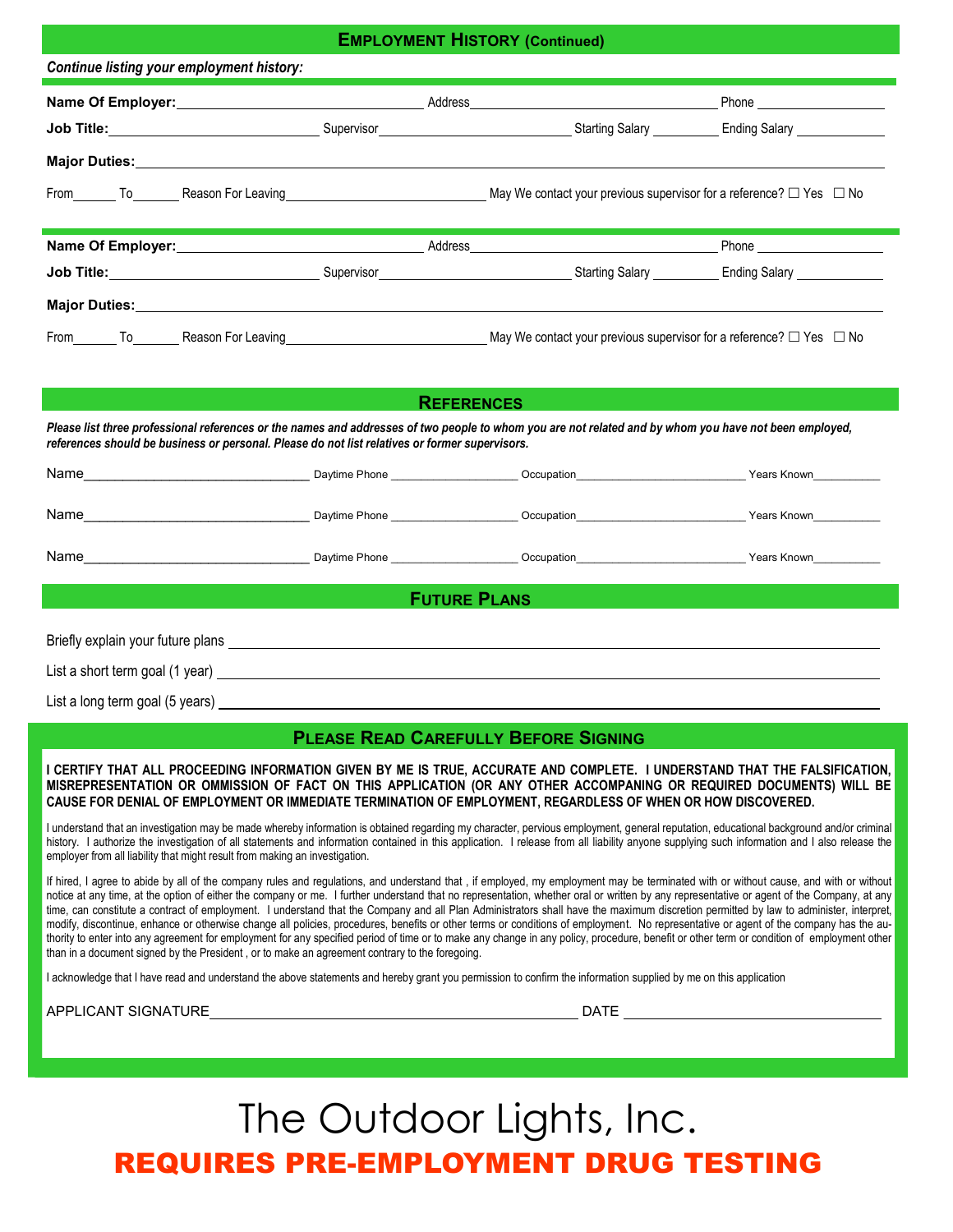# TheOutdoorLights

**§** The Outdoor Lights, Inc. utilizes employment testing as a part of our normal hiring procedures. This form is designed to accompany each application. The questions are used to help us at The Outdoor Lights validate and /or get an overall idea of the background of each candidate considered for employment.**§** 

| Name as listed on Drivers License |                        |  |
|-----------------------------------|------------------------|--|
| Drivers License Number            | <b>Expiration Date</b> |  |
| Restrictions:                     | State of Issue         |  |

### **PLEASE ANSWER EACH FOLLOWING QUESTION**

1. Is there anything that would prevent you from operating a company vehicle?

If answered yes, please explain?

- 2. What method of transportation will you use to get to and from work?
- 3. List a several tasks you performed at your last job:
- 4. During your previous employment did you do any type of electrical work?

If answered yes, please explain?

5. Would you describe yourself as -a leader? £ Yes £ No -a follower? £ Yes £ No

6. Can you accurately read a tape measure?

**§** Continued on back**>**